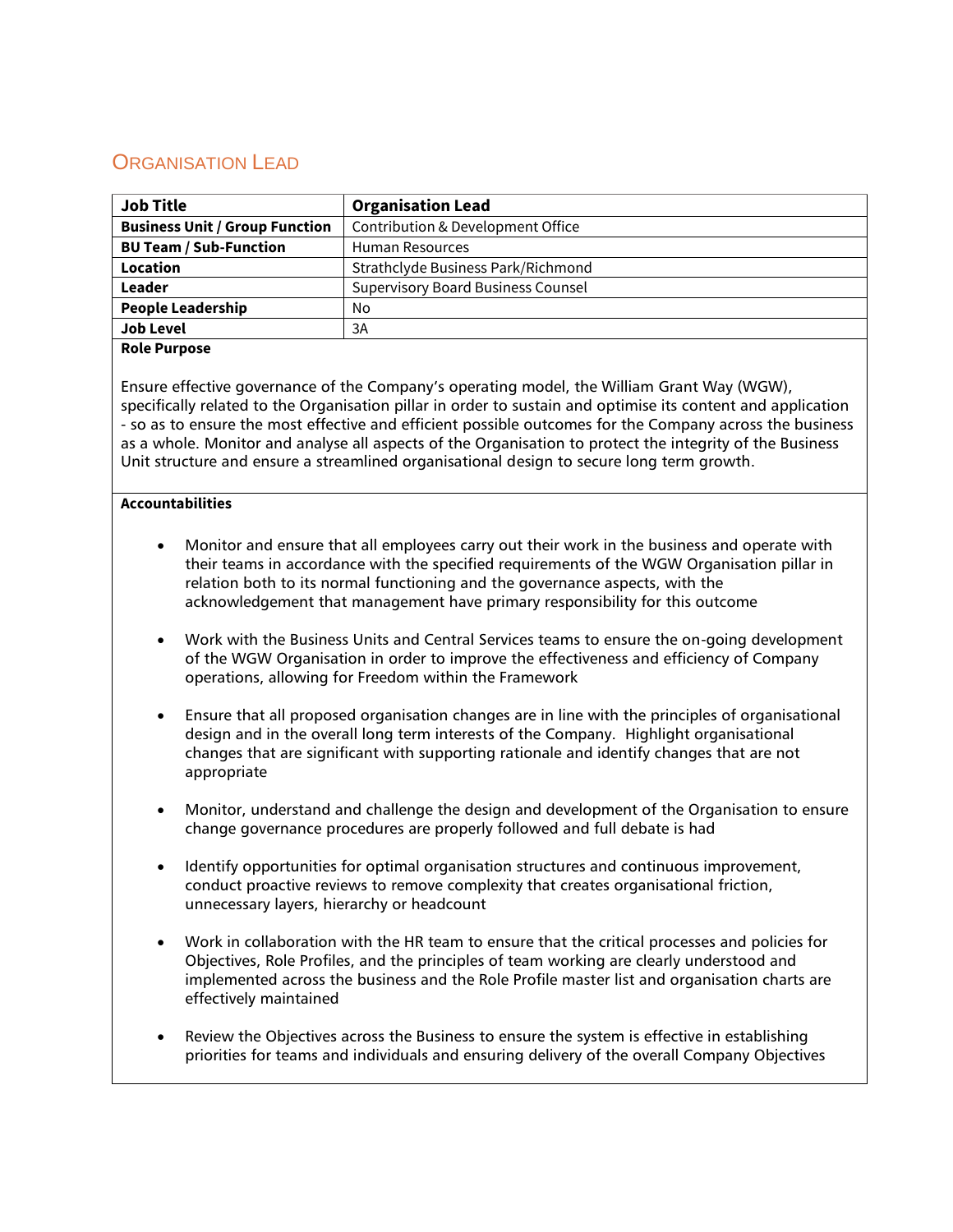- Ensure that the organisation structure and processes support effective working of cross functional teams where appropriate. Review the effectiveness of the permanent cross functional teams ensuring the four main elements – Objectives, Membership, Meeting Agenda & Frequency are evident
- Work in collaboration with key stakeholders to ensure a detailed understanding of the organisation principles
- Ensure the processes and policies defined in the WGW Organisation pillar are embedded , with the right level of rigour and discipline in order to protect the integrity of the organisation
- Work in collaboration with the People Lead to ensure any organisational change adheres to the policies and principles within the People handbook
- Actively communicate the existence of and the rationale for having the WGW Organisation pillar so that all employees are properly informed and able to understand the need for its practical implementation, supporting the Communications & Training Lead to develop and run regular compulsory training programmes as needed
- Act as the guardian of the Organisation pillar ensuring any proposed changes to the Organisation handbook are approved by the C&D office as required

| Created by:            | Rita Greenwood       |
|------------------------|----------------------|
| <b>Creation Date:</b>  | <b>July 2021</b>     |
| HRBP:                  | <b>Kirsty Morris</b> |
| Date of last revision: | January 2022         |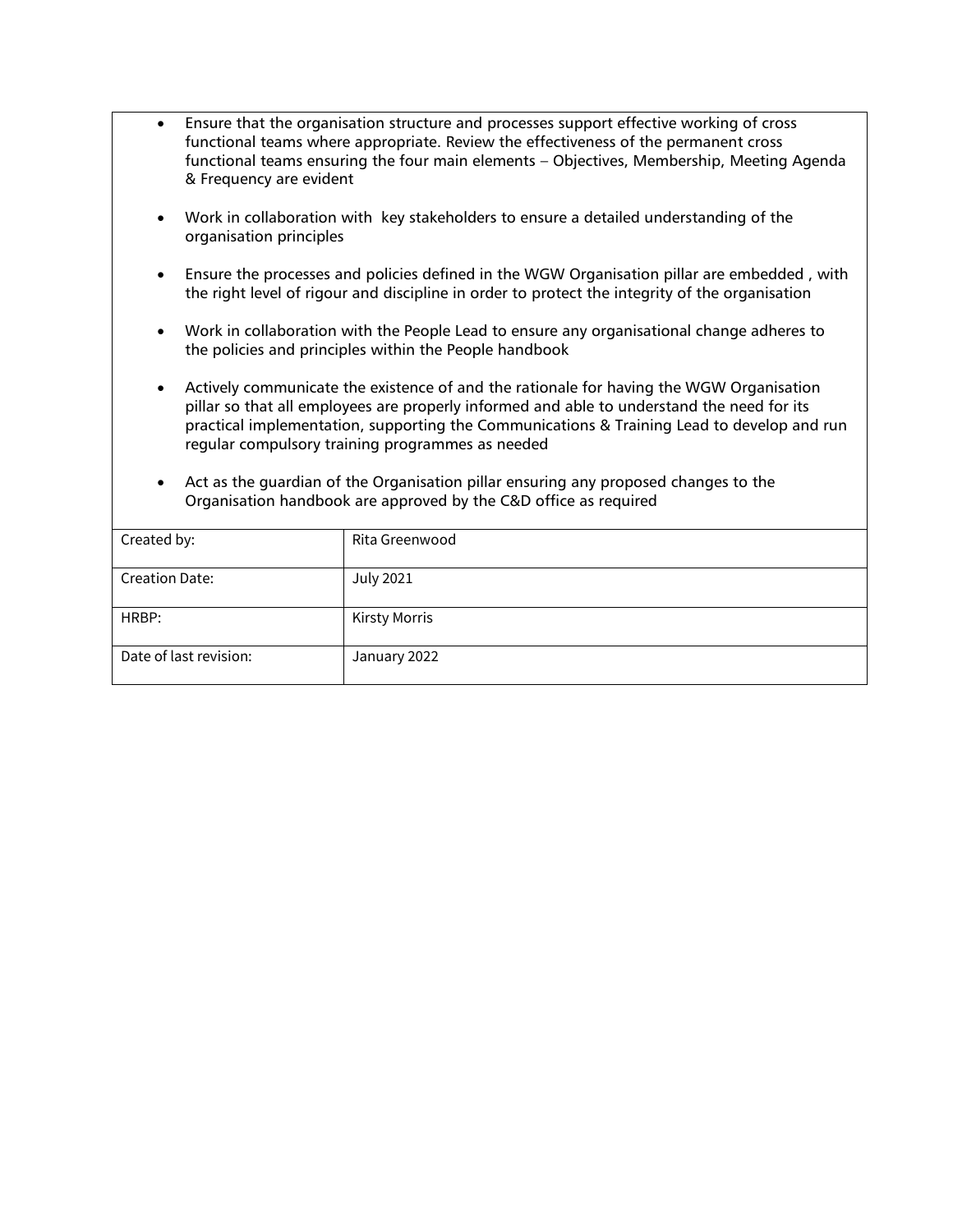| <b>Core Competencies:</b>                                                                                                                                                                                                                                                                                                                       |                                                                                                                                                                                                                                                                                                                                                                                                                                                                                                                                                     |  |  |
|-------------------------------------------------------------------------------------------------------------------------------------------------------------------------------------------------------------------------------------------------------------------------------------------------------------------------------------------------|-----------------------------------------------------------------------------------------------------------------------------------------------------------------------------------------------------------------------------------------------------------------------------------------------------------------------------------------------------------------------------------------------------------------------------------------------------------------------------------------------------------------------------------------------------|--|--|
| <b>Relating and Networking</b><br>Establishes good relationships with customers<br>and staff<br>Builds wide and effective networks of contacts<br>$\bullet$<br>inside and outside the organisation<br>Relates well to people at all levels<br>Manages conflict                                                                                  | <b>Analysing</b><br>Analyses numerical data, verbal data and all other<br>$\bullet$<br>sources of information<br>Breaks information into component parts, patterns<br>$\bullet$<br>and relationships<br>Probes for further information or greater<br>$\bullet$<br>understanding of a problem<br>Makes rational judgements from the available<br>$\bullet$<br>information and analysis<br>Produces workable solutions to a range of problems<br>$\bullet$<br>Demonstrates an understanding of how one issue<br>may be a part of a much larger system |  |  |
| <b>Persuading and Influencing</b><br>Makes a strong personal impression on others<br>Gains clear agreement and commitment from<br>others by persuading, convincing and<br>negotiating<br>Promotes ideas on behalf of self or others<br>$\bullet$<br>Makes effective use of political processes to<br>$\bullet$<br>influence and persuade others | <b>Applying Expertise and Technology</b><br>Applies specialist and detailed technical expertise<br>Develops job knowledge and expertise through<br>$\bullet$<br>continual professional development<br>Shares expertise and knowledge with others<br>Uses technology to achieve work objectives<br>$\bullet$<br>Demonstrates appropriate physical co-ordination<br>$\bullet$<br>and endurance, manual skill, spatial awareness<br>and dexterity<br>Demonstrates an understanding of different<br>organisational departments and functions            |  |  |
| <b>Planning and Organising</b><br>Sets clearly defined objectives<br>Plans activities and projects well in advance and<br>takes account of possible changing<br>circumstances<br>Manages time effectively<br>Identifies and organises resources needed to<br>accomplish tasks<br>Monitors performance against deadlines and<br>milestones       | <b>Coping with Pressures and Setbacks</b><br>Works productively in a pressurised environment<br>Keeps emotions under control during difficult<br>situations Handles criticism well and learns from it<br>Balances the demands of a work life and a<br>personal life. Maintains a positive outlook at work.<br>Handles criticism well and learns from it.                                                                                                                                                                                            |  |  |
| <b>Skills and Qualifications:</b><br>Experience of developing, advising on and implementing organisation design principles within a global                                                                                                                                                                                                      |                                                                                                                                                                                                                                                                                                                                                                                                                                                                                                                                                     |  |  |
| context                                                                                                                                                                                                                                                                                                                                         |                                                                                                                                                                                                                                                                                                                                                                                                                                                                                                                                                     |  |  |

- Understanding key interdependencies of Organisational Design
- Strong understanding of factors that need to be taken into account when communicating and managing Organisational structures and changes across different cultures and geographies